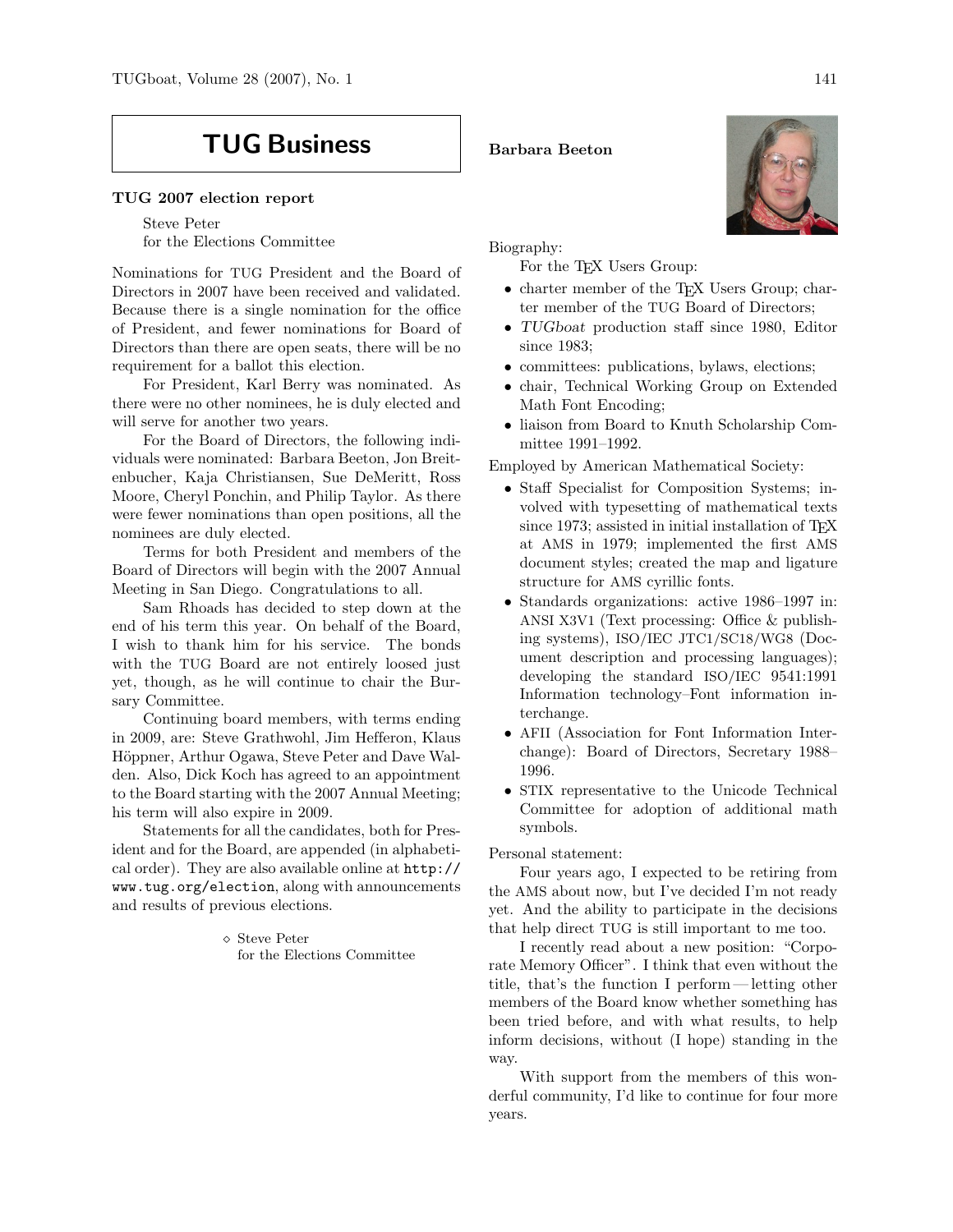# Karl Berry



#### Biography:

I have served as TUG president since 2003 and was a board member for two terms prior to that. During my term as president, we've enacted new initiatives, notably expanding the scope of the special member and institutional memberships. We've also partnered with Addison-Wesley for online book sales, with Bigelow&Holmes for making the Lucida fonts available through TUG and with Adobe making the Utopia typeface family freely available.

As president, I also coordinate the formal and informal meetings of the Board, provide direction and oversight to the Executive Director, and monitor TUG's financial transactions. I also serve on the conference committee, and thus have been one of the organizers for all TUG-sponsored conferences since 2004, both the annual meetings and the Practical TEX conferences, including web site and program creation, coordination of publicity, and so forth.

I have been on the TUG technical council for many years. I co-sponsored the creation of the TFX Development Fund in 2002, and am one of the primary system administrators and webmasters for the TUG servers. I'm also one of the production staff for the TUG boat journal and have driven the successful effort to get it back on schedule.

On the TEX development side, I'm currently editor of T<sub>F</sub>X Live, the largest free software T<sub>F</sub>X distribution, and thus coordinate with many other TEX projects around the world, such as pdfTEX and MetaPost. I developed and still work on Web2c (Unix TEX) and Kpathsea, a freely redistributable library for path searching, Eplain (a macro package extending plain T<sub>EX</sub>), GNU Texinfo, and many other projects. I was also a co-author of  $T \n F X$  for the Impatient, an early comprehensive book on T<sub>E</sub>X, which is now freely available. I first encountered and installed TFX in 1982, as a college undergraduate.

Personal statement:

I believe TUG can best serve its members and the general T<sub>EX</sub> community by working in partnership with the other TEX user groups worldwide, and sponsoring projects and conferences that will increase interest in and use of TEX. I've been fortunate enough to be able to work essentially full time, pro bono, on TUG and TEX activities the past several years, and plan to continue doing so if re-elected. It would be an honor to serve another term.

#### Jon Breitenbucher



Biography:

I am currently an Adjunct Professor and Instructional Technology Specialist at the College of Wooster. I began using T<sub>E</sub>X and L<sup>AT</sup>E<sub>X</sub> in 1992 while a graduate student at The Ohio State University. I helped customize the thesis class while at OSU and since then have written one for Wooster's Independent Study Thesis (IS). I have also created templates for homework solutions and papers while at Wooster.

Personal statement:

If elected my desire is to help introduce LATEX to undergraduates and to encourage undergraduates to join TUG. Over the past five years I have helped over 70 undergraduates learn LATEX for their IS projects. I have also formed a self sustained community at Wooster. I would like to find ways in which TUG can help others who are doing the same things at their institutions or in their communities. I would also like to see TUG develop a mechanism to turn these TEX initiates into members.

## Kaja Christiansen



Biography:

I live in the city of Århus, Denmark and work at the University of Aarhus. My job at the Department of Computer Science involves system administration and software support, including the responsibility for all aspects of T<sub>E</sub>X & friends: local styles, in-house classes, (very) frequent user support and maintainance. The department has about 550 students, 80 employees, a large number of active research groups and close ties to the BRICS Research Centre.

I heard about TEX for the first time in fall of 1979. In Palo Alto at the time, I wanted to audit courses at Stanford; my top priority was lectures by Prof. Donald Knuth but that, I was told, was not possible as Prof. Knuth was on leave due to work on a text processing project  $\ldots$  This project was TFX! Back home, it didn't take long till we had a runnable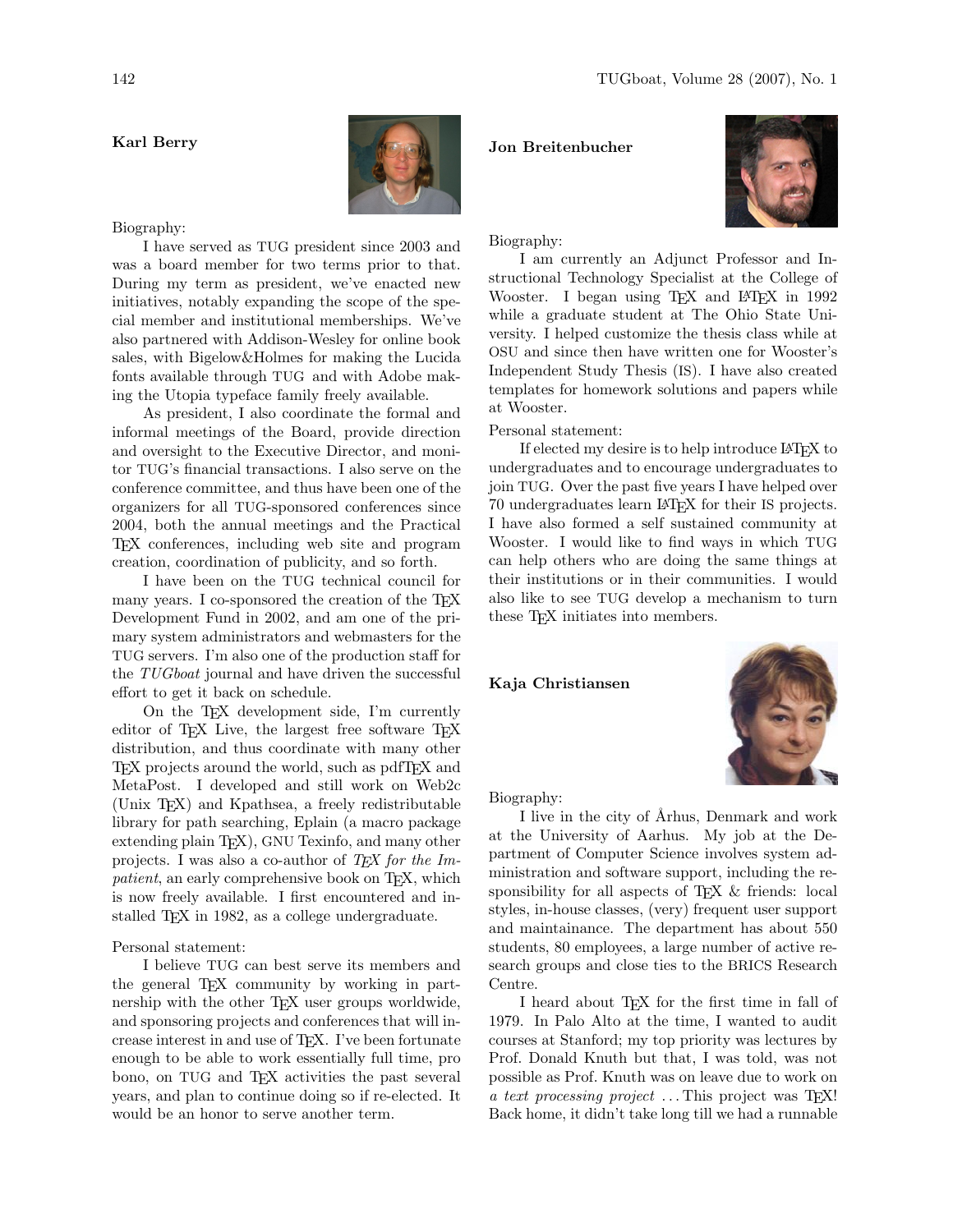system and thus introduced an early version of TEX in Denmark.

Personal statement:

I have served as the chair of TUG's Technical Council since 1997 and co-sponsored the creation of TEX Development Fund. I share system administrator's responsibilities for the TUG server (which access to the Internet is currently facilitated by my Department). In my role as a member of the board, my special interests have been projects of immediate value to the TFX community: TFX Live, TUGboat and TUG's web site. Since September 2002, I have also served as the president of the Danish TEX Users Group (DK-TUG).

# Susan Demeritt



My name is Susan DeMeritt, I live in Lakeside, California (just outside San Diego).

I am employed by the Center for Communications Research, La Jolla, in San Diego, California for almost 18 years doing technical typing in the Publications Department. I started the position learning TEX and working up to L<sup>AT</sup>EX 2<sub>ε</sub>. I enjoy using  $\mathbb{F}\to \mathbb{F}$  to type<br>set mathematical and scientific papers.

I have been a member of the T<sub>E</sub>X Users Group since 1989. I have been a member of the Board of Directors since March of 1998, and Secretary since 2001. I really enjoy being part of the Board of Directors of the T<sub>E</sub>X Users Group and I hope my participation has been helpful.

I have successfully taught (along with Cheryl Ponchin) three LAT<sub>EX</sub> classes, one at Rutgers University, one at Duke University, and one at the University of Delaware.

# Richard Koch



After degrees from Harvard and Princeton, I taught mathematics at the University of Oregon from 1966 to 2002, working on pseudogroups and filtered Lie algebras. For the last fifteen of these years I was director of the Undergraduate Program in Mathematics, and won the University's Ersted and Hermann teaching awards.

I began using TEX on a NeXt cube, running Tomas Rokicki's TeXView. After Apple bought NeXt, the Unix T<sub>EX</sub> binaries were ported to OS X, but predictions from campus Apple representatives that a TEX front end would follow didn't materialize. So I wrote TeXShop, a TFX front end, releasing it while OS X was still in beta. In those days, Apple's pdf display engine didn't understand non-native fonts and TeXShop users had to use the Times Roman font and avoid mathematical symbols.

Work on TeXShop continues. Recently I have been involved in maintaining the MacTEX install package for OS X. This package was written by Jonathan Kew, and originally based on Gerben Wierda's redistribution of teT<sub>F</sub>X. This year's version is based on the full T<sub>EX</sub> Live 2007.

From T<sub>E</sub>X meetings I know that these are just tips of the iceberg, and enjoy hearing about the exciting developments underway from a host of people which affect T<sub>EX</sub> on all platforms.

Ross Moore



I am an academic mathematician, living in Sydney, Australia.

Since the mid-80s I have been a user of T<sub>E</sub>X and LATEX, mostly for mathematical applications, such as journal articles, books and Proceedings volumes. The need for special content layouts has led to my involvement in the development of several packages and other software, most notably XY-pic and LATEX2HTML, both of which I have presented at TUG annual meetings.

My first TUG meeting, in 1997, saw me joining the TUG Board of Directors where I have served ever since, and wish to continue to serve for at least